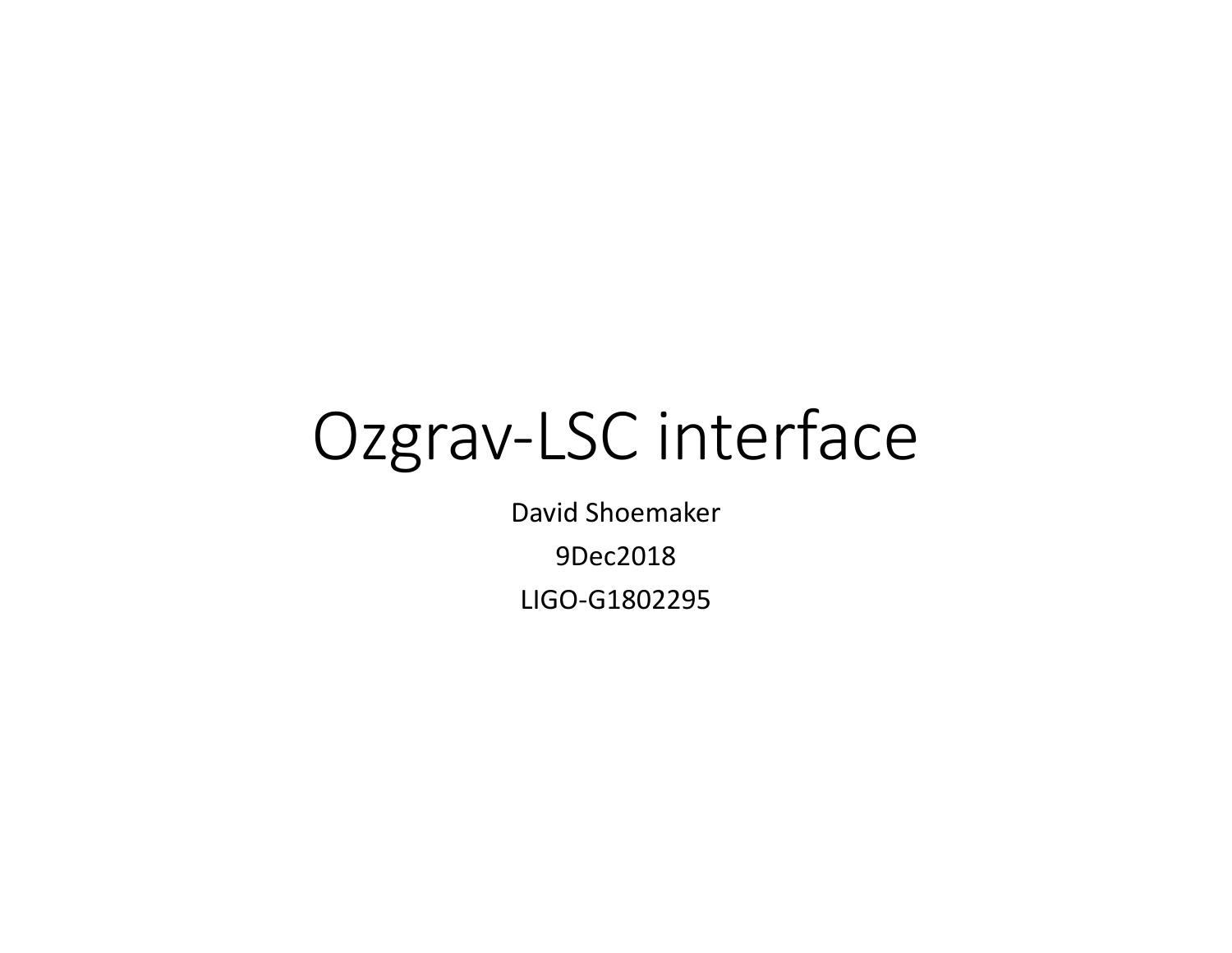#### Collaboration readiness for O3

- One key to success in O3 is to finish O2
	- Remaining paper list is still quite substantial
	- Can't afford to have that distraction once the machines are running
	- Need to establish and commit to a schedule for each paper
	- May need to perform triage
		- Combining papers, reducing scope, moving to short-author-list domain
- Second key is to form a small list of planned Collaboration papers
	- What's most important to the broad collaboration?
	- What will give a sense of accomplishment to all Astro/Data/Detector?
	- Leave science for short-author-list papers and the greater scientific community!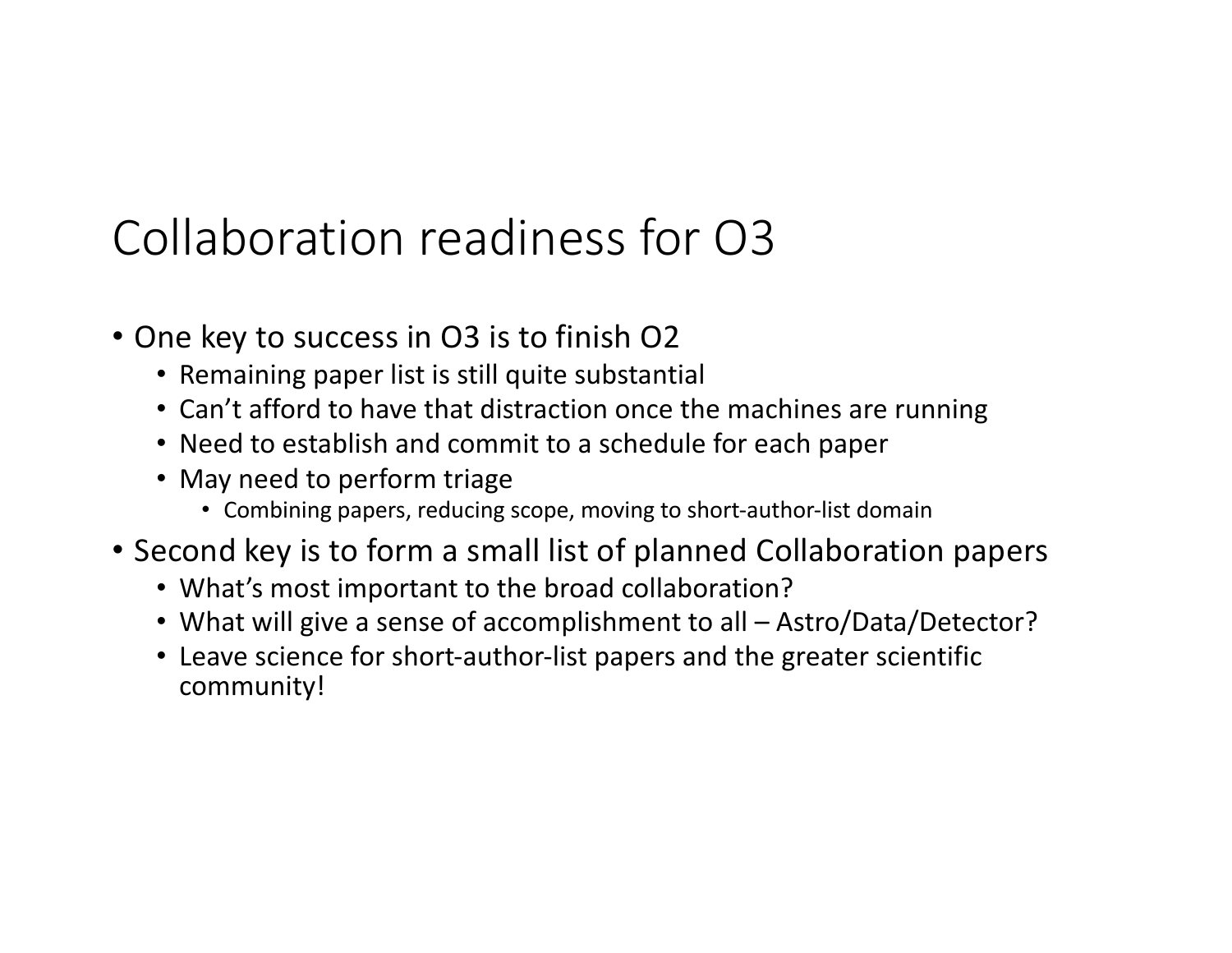## More 'general' comments

- We need to increase the number of people with expertise in producing Collaboration papers
	- If you are on a PWT, add one or two persons to watch and help as apprentices
	- If you are not on a PWT, find someone who is and offer help can be sorting feedback, proofreading, etc. – things that don't need expertise in the field
- A specific need is for Reviewers
	- This *does* require expertise and is not always rewarding…but quite necessary
- Per the previous page: let's not plan to write too many papers!
	- The number of person-hours for the full collaboration is astonishing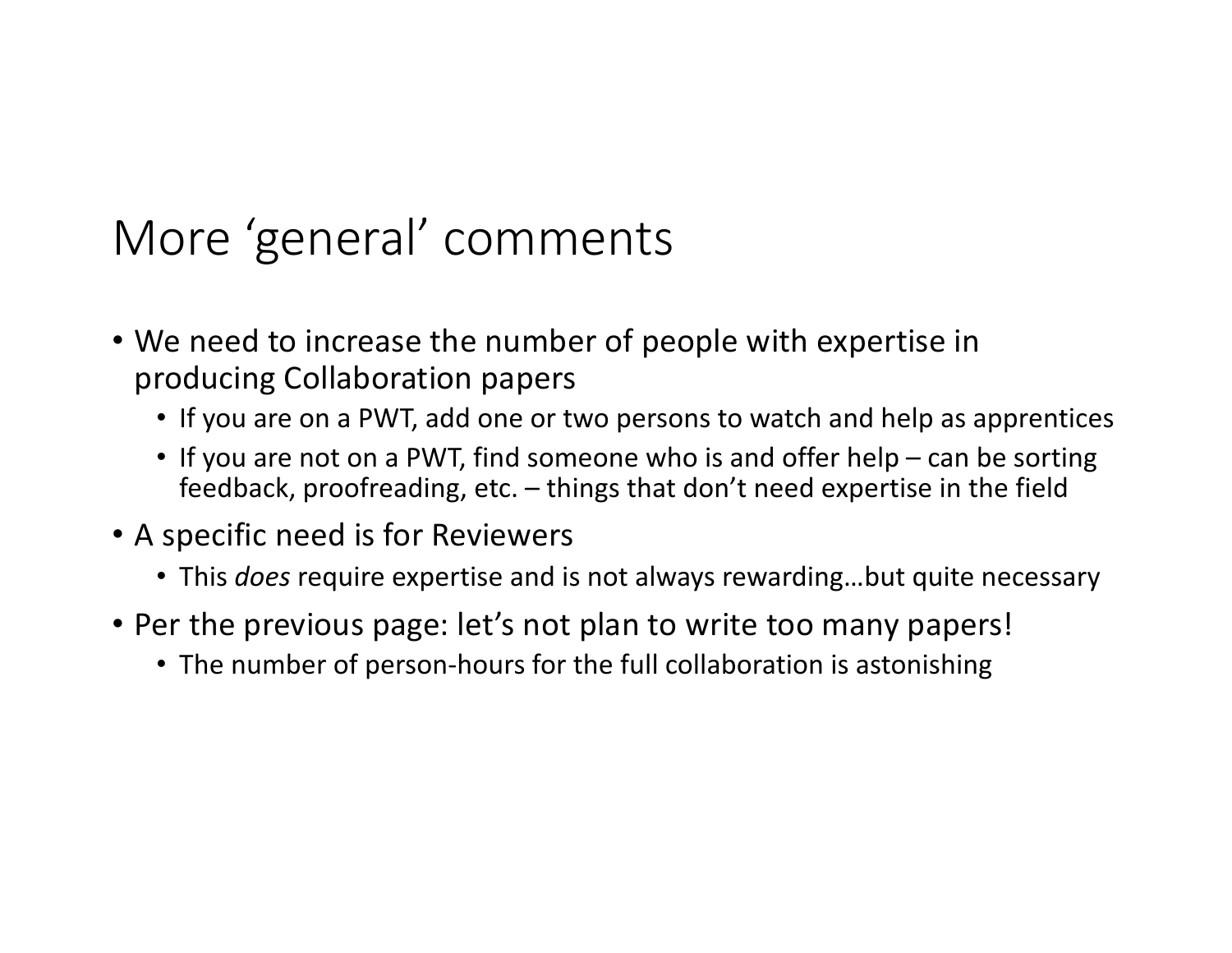## Contributions to the LSC

- The new LSC Program distinguishes between
	- Infrastructure and Operations contributions
	- Exploratory steps in Astrophysics, Analysis, R&D
- The LSC needs both to be a vital and engaging environment
- But the InfraOps *must* be done
- May need to establish a yet tighter definition of required work
- Goal: to get all persons and all groups contributing to vital endeavors
- OzGrav an interesting way to manage this: Internal to OzGrav you can divide/assign to contribute powerfully while leaving flexibility for individuals and groups. Maybe consider 'Ozgrav Deliverables'?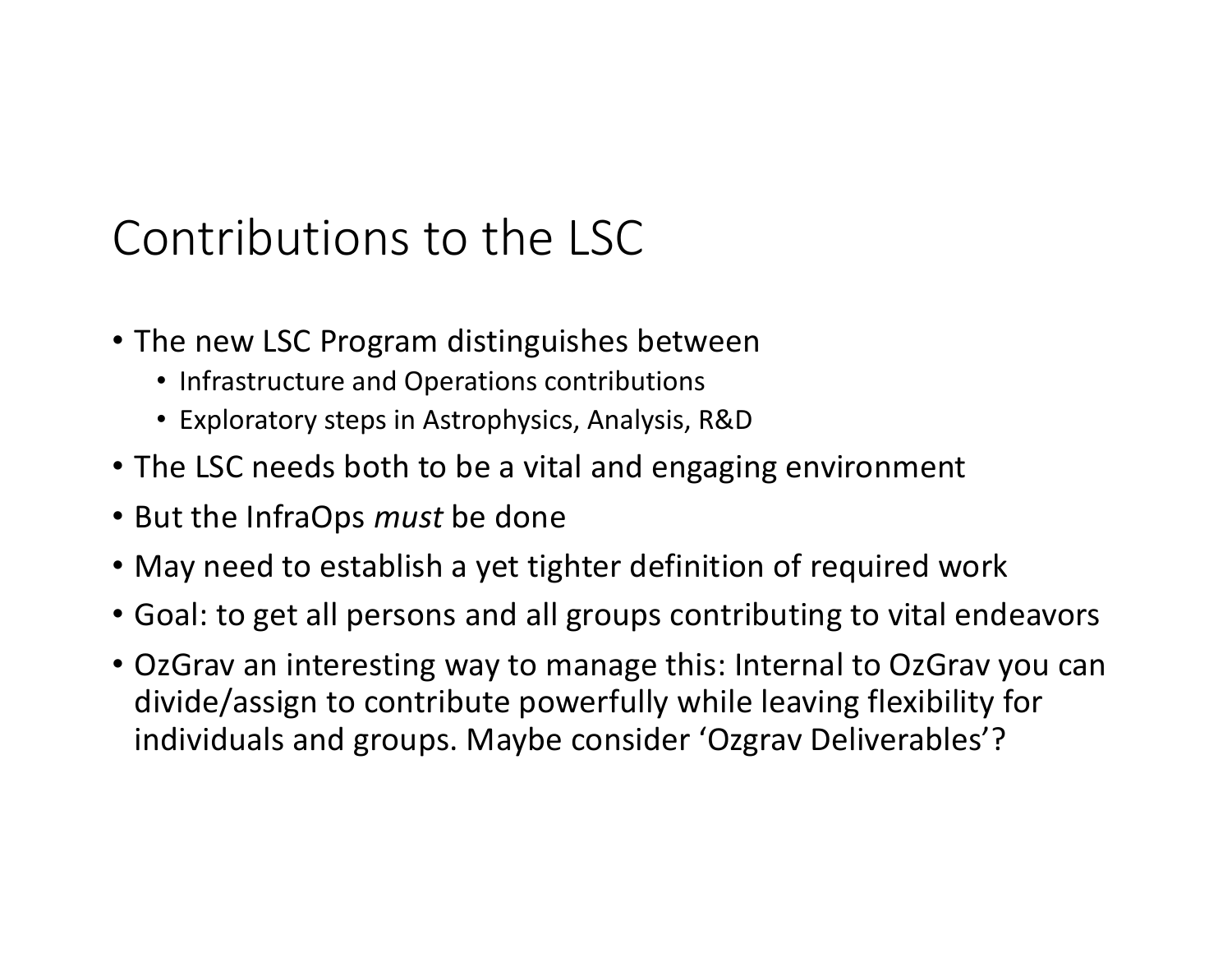#### Bilby

- An excellent contribution!
	- Gives us control over the code base
	- Provides 'multiple pipelines' with the (external) python tool
	- Fresh development profiting from our now significant experience base
- Be good about sharing in its development and rewards
- Of course the broad program of OzGrav is central to getting great science from O3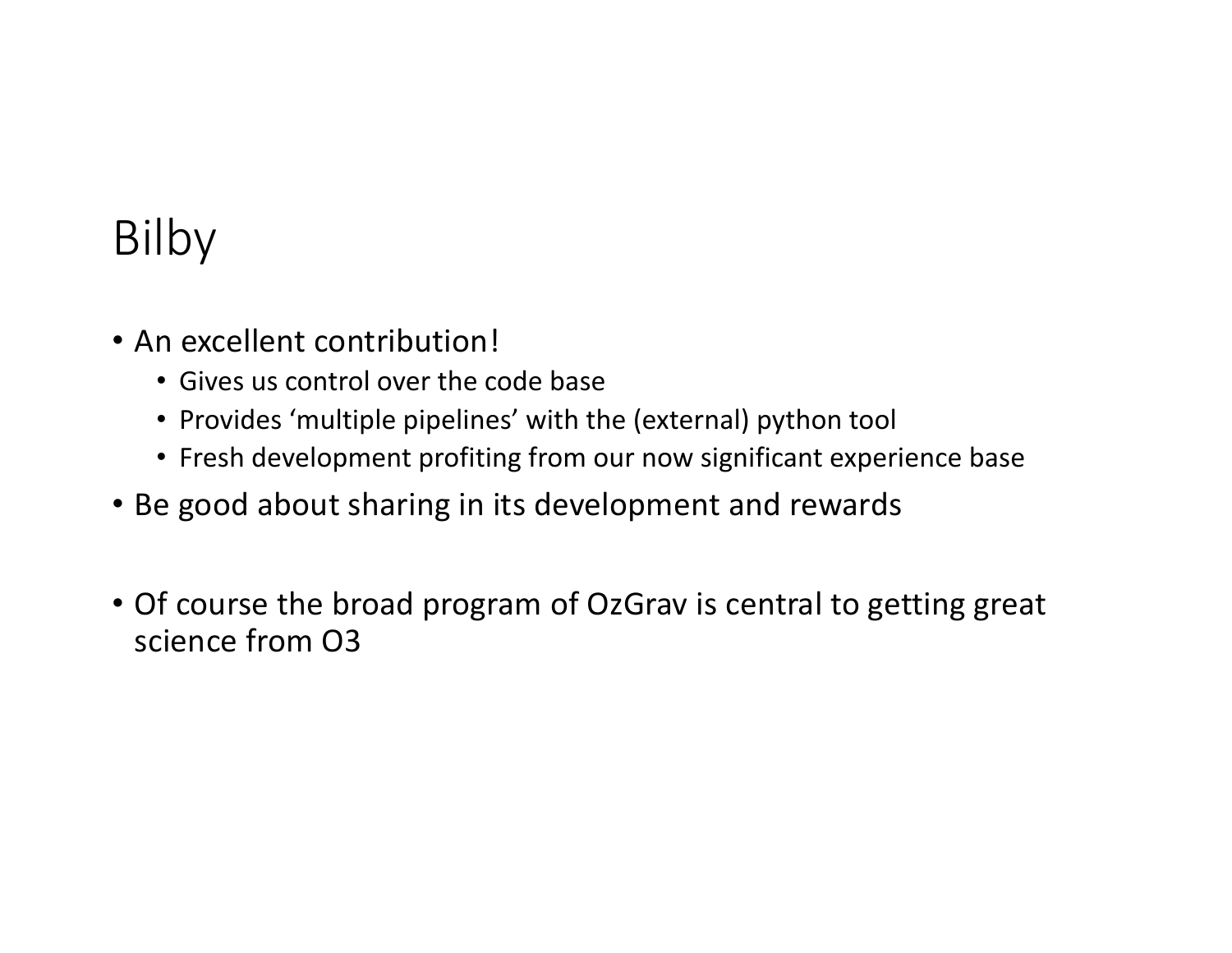#### How can OzGrav contribute to the operations of the instrument?

- **Visits to the observatories – Fellows**
- Longer term visits are especially valuable for the machine and the Fellow
- **Calibration** is critical to all analysis and has been a hangup in the past
	- Requires presence at the observatories to contribute; requires months to get to know the domain
- Please know that Fellows beyond the required contribution are very welcome! (no funds at present beyond the base program….)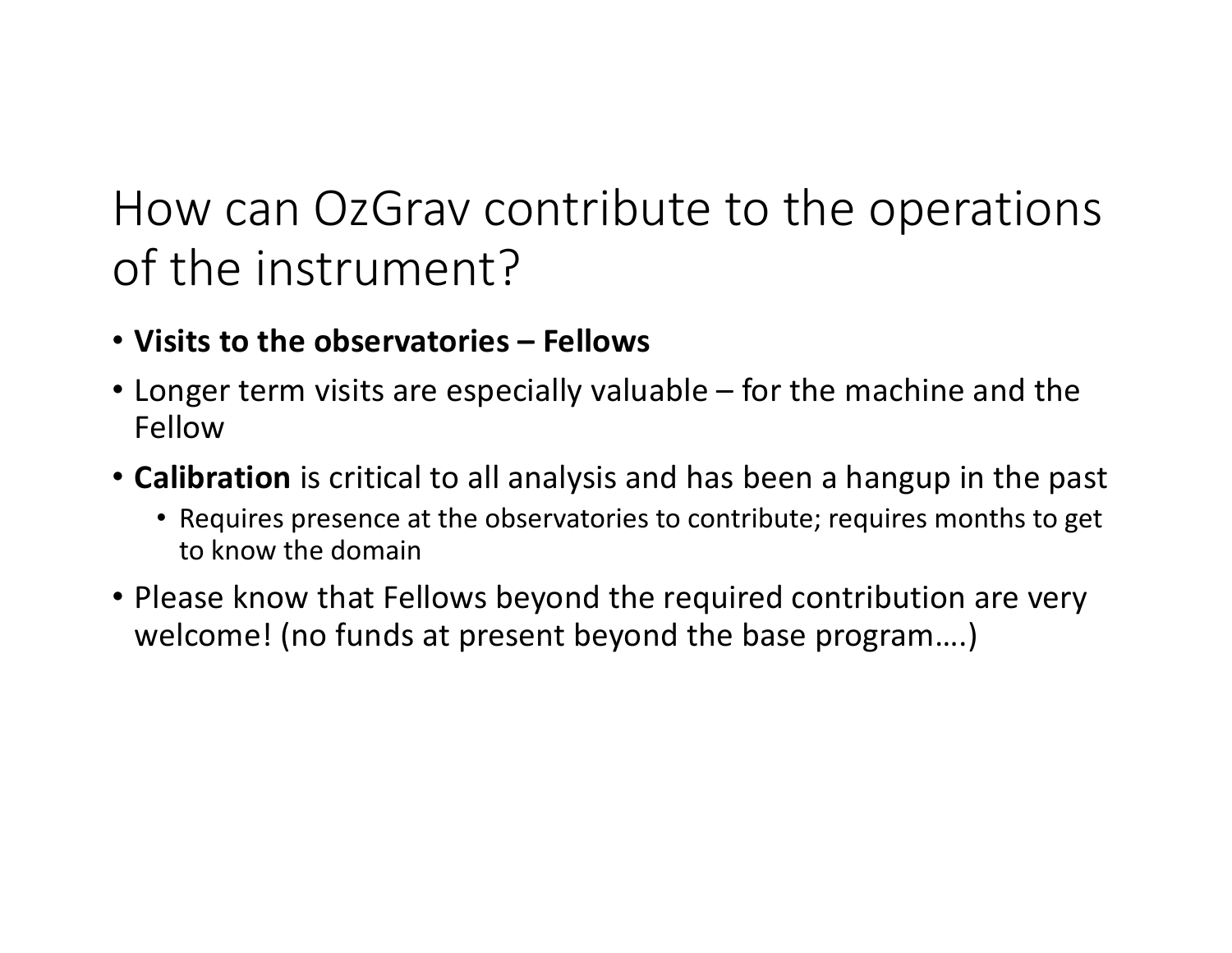## How can OzGrav contribute to the operations of the instrument?

- **DetChar – Detector Characterization**
- Perfectly feasible to contribute from afar, and great to have all time zones covered
- Instrumentalists, analysts, Astros all find niches to contribute
- A great introduction to new fields of expertise
- A particularly welcoming and diverse group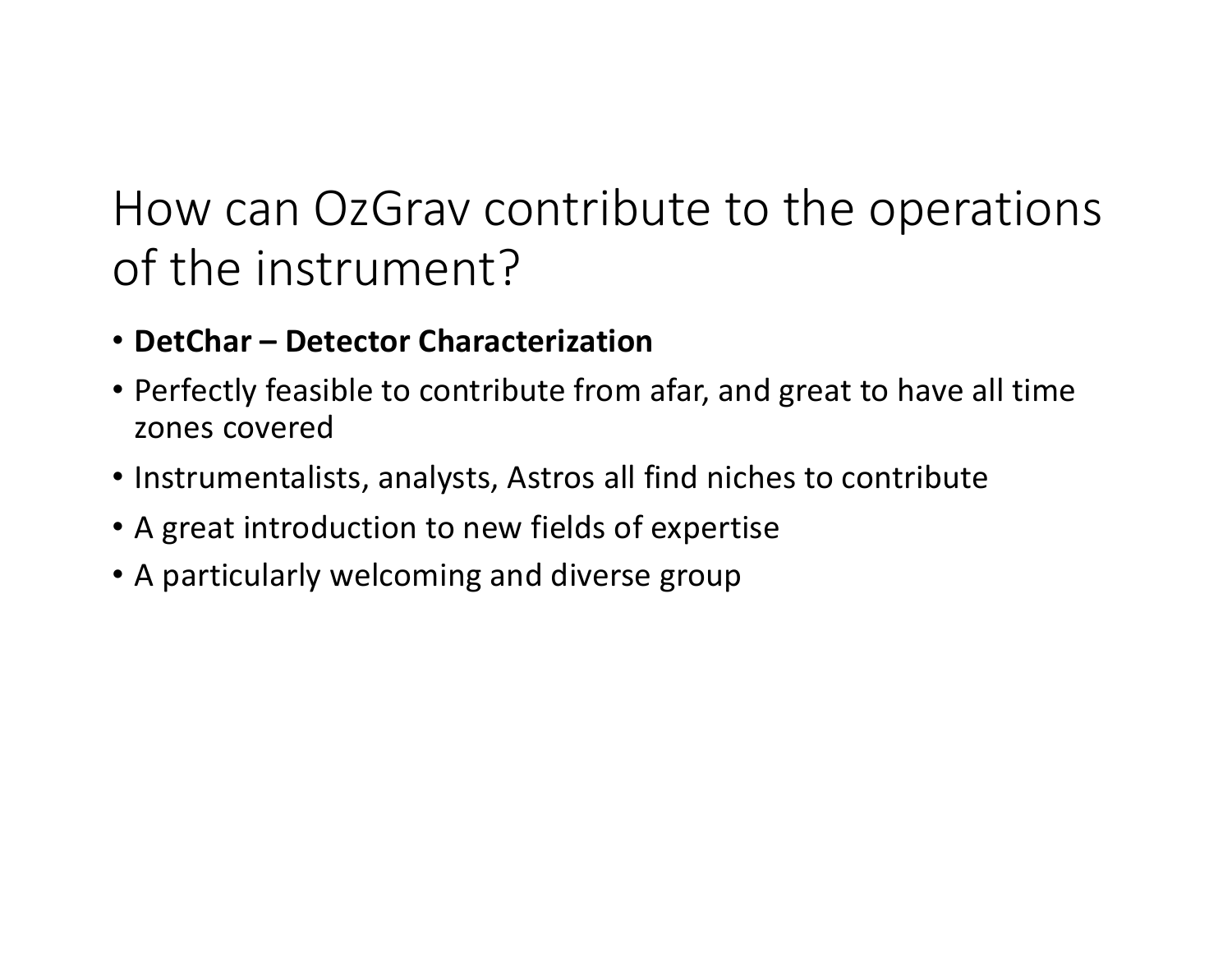## How can OzGrav contribute to the operations of the instrument?

#### • **Commissioning from afar**

- Can grab instrument analysis efforts
- Finesse modeling as an example
- Fluid line between Commissioning and DetChar
- Development efforts for HF etc.
	- Look for problems with the current instruments which touch on HF challenges
	- Try to apply HF modeling to LIGO present challenges
	- PI a good example
	- Squeezing efficiency limits another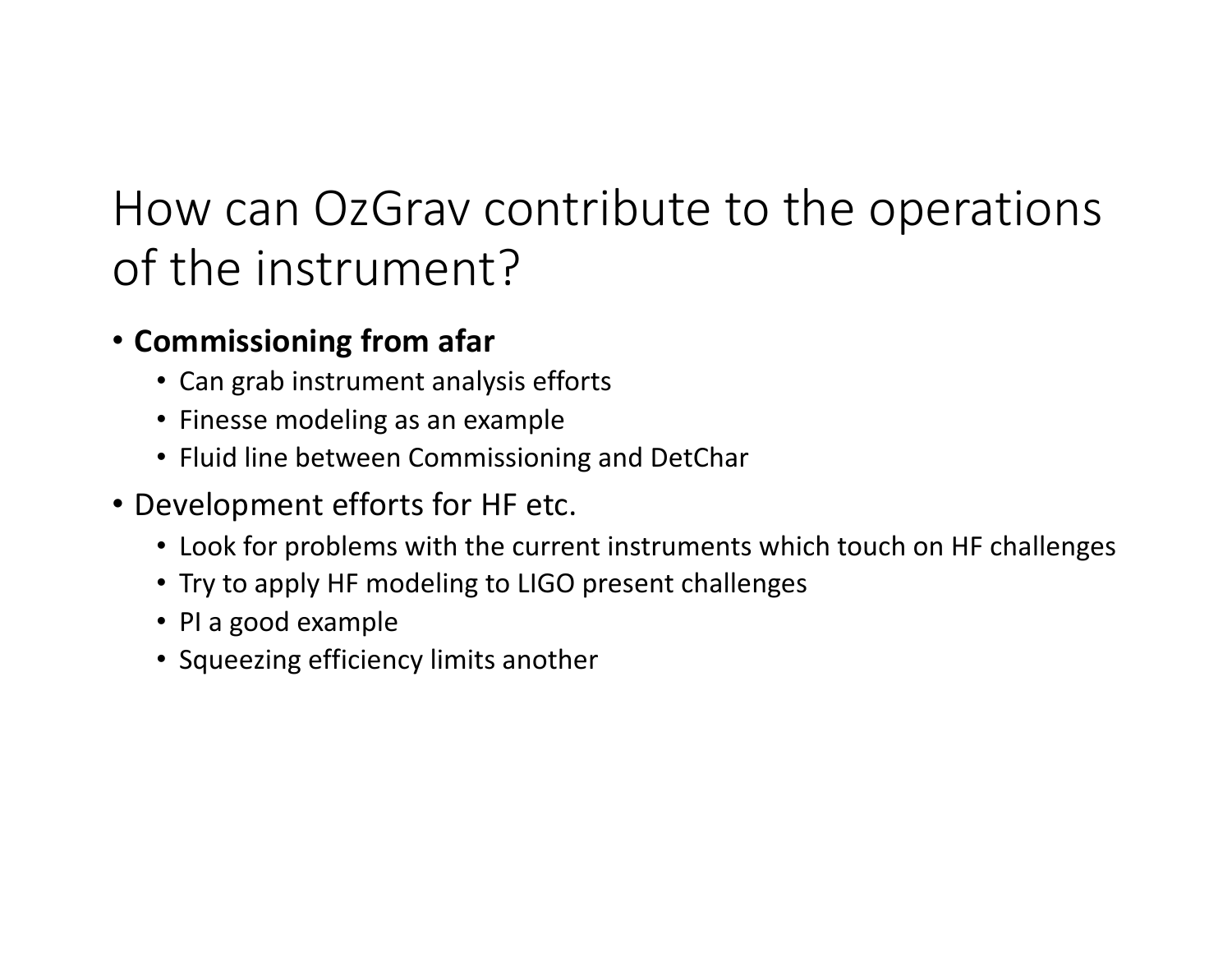## 3G and HF

- I personally think the OzgravHF idea is very neat
	- For the Astrophysics
	- For the concept of a first instrument designed for an astrophysical goal
	- For *d*Bang/*d*Buck
	- For protoyping 3G instrument techniques
- Crucial not to try to do too much with too little funding
- *Everyone* knows we should have a southern-hemisphere 3G detector
	- ET seems to have a firm plan
	- US/Australia/others should continue to talk about joint planning to try to realize the 3-detector 3G (3D3G?) Network to complement ET
	- Dawn V in May…